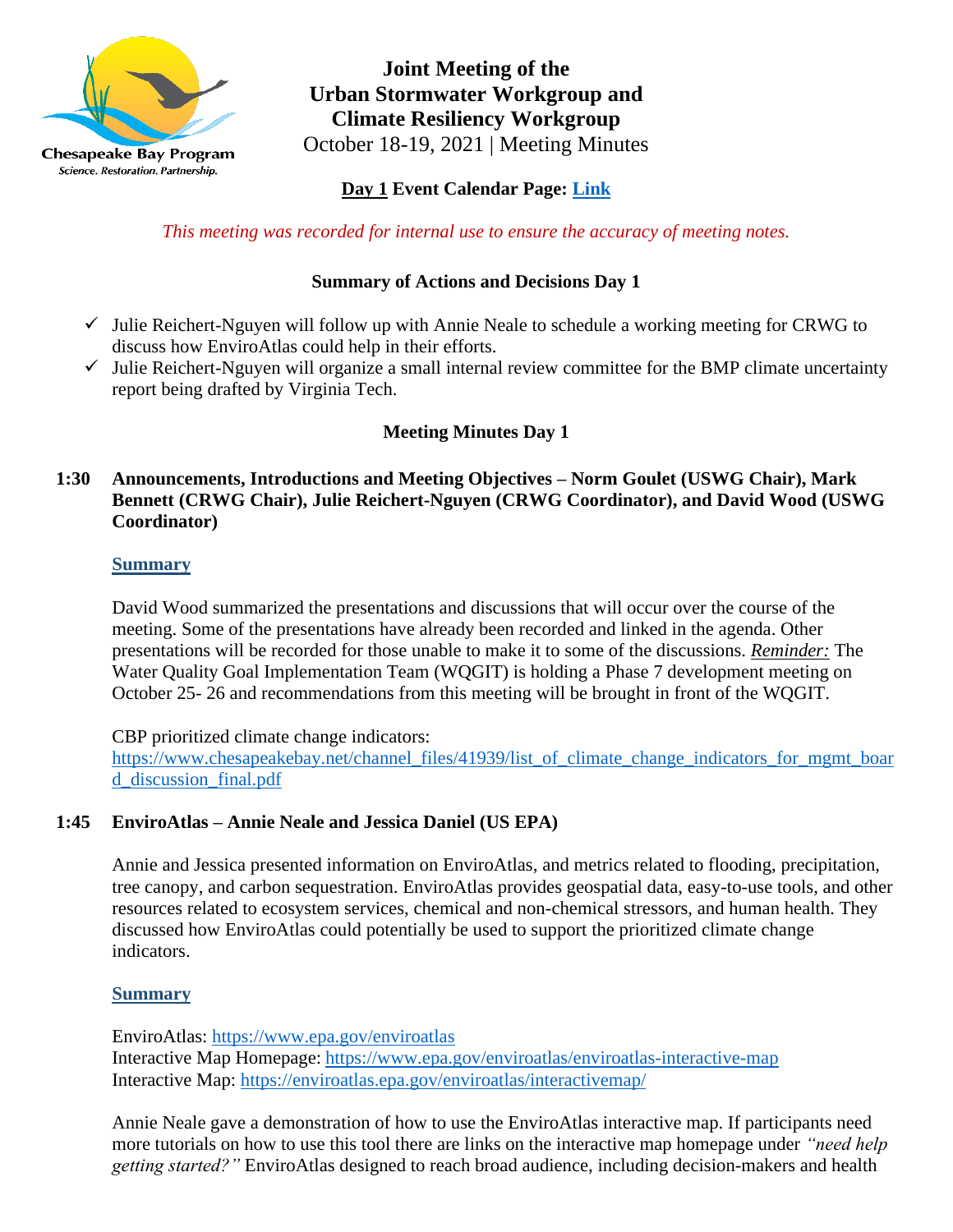professionals. It provides data at multiple extents and scales and combines data layers. E.g., percent green space and households below poverty level. General work process for new data layers includes research to create data layer, publish in literature, and publish in EnviroAtlas.

Julie Reichert- Nguyen discussed how CRWG has worked on refining their climate change indicators. It would be great to have future conversations around this tool and how we could integrate this into our indicators/ how it could support this work. Potential connections include flooding, marsh migration, and sea level rise. CRWG could have Annie Neale come to a future meeting to do a working meeting to identify specific data layers in relation to featured resilience collections around prioritized climate change indicators. E.g., how close people live to flood zones related to transportation. Peter Tango suggested selecting a few options for metrics then review and discuss them on the EnviroAtlas and target discussion for adoption. Mark Symborski asked if data can be downloaded from EnviroAtlas by local jurisdictions for separate analysis? Need to follow-up for answer due to technical difficulties.

### **2:15 Chesapeake Bay BMP Climate Synthesis Report – Jeremy Hanson (CRC) and Zach Easton (Virginia Tech)**

Jeremy and Zach provided an update on the BMP climate resilience assessment on nature-based, agriculture, and stormwater BMPs from their modified systematic literature review, sponsored by the CBP Scientific and Technical Advisory Committee (STAC) and NOAA. This review assisted the CRWG and other CBP workgroups to identify knowledge gaps to build into a research agenda as requested by the CBP Principal Staff Committee (PSC).

### **Summary**

The project involved reviewing existing literature to assess BMP performance uncertainty under changing climate conditions. There was varying success in finding research on how climate change will affect BMP performance. Hardly any studies on oysters or sea level rise. Conflicting results in literature whether more surface runoff equates to more evapotranspiration. More research is needed in soil moisture effects. Overall BMPs will have to deal with greater variability.

Peter Tango asked about efficiencies and whether any of the BMPs had improved. Zach Easton stated that BMPs that rely on denitrification usually do well. Jeremy Hanson followed up that some of the more intense climate change BMPs perform better than the less intense ones. There is evidence to suggest that there are some mechanisms that perform better but it's harder to understand how they relate. Lew Linker said that the zonal approach was a good idea and asked if there will be information in the document that states what conditions would make cover crops efficient BMPs. Cover crop is a great example because it depends on when those functions are realized.

Kristen Saunders asked where forest buffers and wetlands fall in the processes zone categories. Jeremy Hanson stated that he has been placing forest buffers in zone 1 because they both are in that space where they use the hydrological landscape of the land. Wetland rehabilitation can go into a couple different zones. Tree planting is in Zone A (biological or chemical), currently. Denice Wardrop talked about how the variability in wetlands posed from climate change was going to be 5x as much as what we are used to managing and was wondering if in the report, if they will try to address variability. Zach Easton said there is a discussion on variability related to, for example, soil, but in terms of processes.

Yi Liu asked the impacts from sea level rise in the Chesapeake Bay. For sea level rise the short term is 0.3-0.6m and the long term is 0.5-1.7m. Lew Linker suggested that there should be a section on "next steps" which would take the long view on how the CBP needs to continue to wrestle with the science and understanding of BMPs and climate change and seconded Gary Shenk's suggestion that there should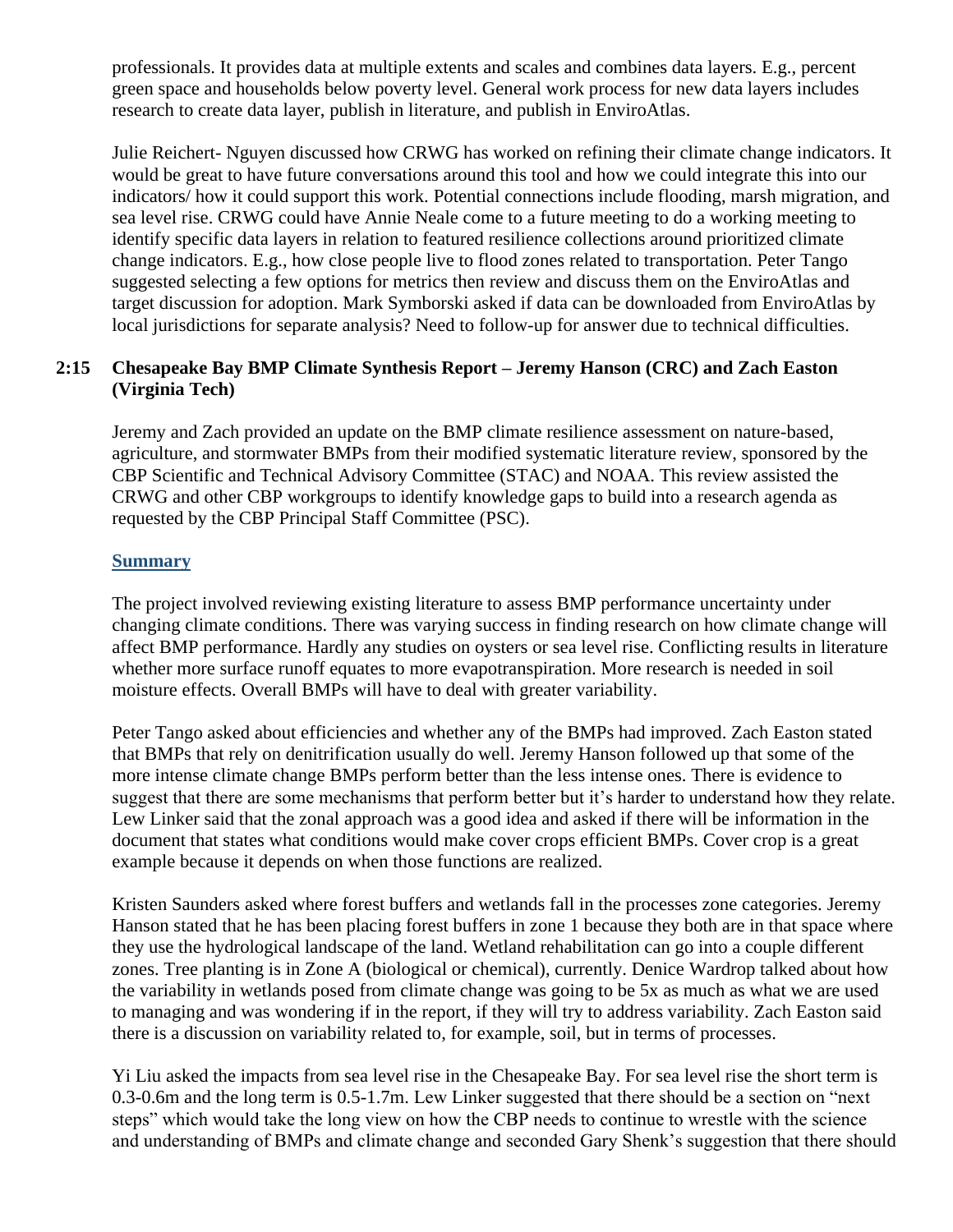be information on how to use the information in the report. Zach suggested that they could discuss performance and how it changes.

Julie Reichert-Nguyen reminded everyone that the report is planned to be released in December. Julie Reichert-Nguyen will be reaching out to participating CBP teams to organize an internal review committee for the report.

#### **2:45 Break**

#### **2:55 Stormwater BMP Vulnerabilities to Climate Change -- David Wood (CSN)**

David outlined the key findings from a series of four memos on maintaining the resilience of stormwater BMPs. The memos cover the current stormwater design standards across the Chesapeake Bay Watershed, a synthesis of local climate projections, and likely vulnerabilities in our stormwater infrastructure. Resilient design considerations were also covered.

An archived recording with an extended version of this presentation is [available here.](https://chesapeakestormwater.net/events/bmp_vunerability_resilience/)

#### **Summary**

Chesapeake Bay BMPs and stormwater infrastructure face a range of vulnerabilities based on their age, maintenance condition, and location in the watershed. While it appears that the 90th percentile storm is unlikely to increase significantly, green infrastructure practices designed to the 90th percentile storm are still vulnerable to performance losses due to increasing maintenance needs and runoff bypass/overflow caused by increasing storm intensities. There is uncertainty on how well infiltration BMPs will perform in tidal areas with more saltwater intrusion and rising water tables. Helpful to think about performance in terms of whether the change falls within the acceptable range the BMP is currently designed around. Pond practices are the oldest, handle the largest flows, and are likely undersized.

Peter Tango suggested that culvert designs that include living resource considerations for fish passage in addition to flood control adds other important design considerations into the equation. Were those living resource considerations part of the surveys? David Wood replied that living resource considerations were not a major part of their work, but they will be talking some more about flood control and floodplain management standards tomorrow and they can better integrate these conversations in the future.

#### **3:15 Considerations and Next Steps for More Resilient Stormwater BMP Design – Dr. Jon Hathaway (University of Tennessee), David Wood and Tom Schueler (CSN)**

Dr. Hathaway presented the latest research on climate change implications for stormwater BMP performance and design. Then, Tom and David proposed a framework for local adaptation strategies to promote urban watershed resilience.

#### **Summary**

Research looked at downscaled data to assess possible futures in relation to increases in large storm events and effects on green infrastructure. Evaluated how GCM-scaled historical data compare to observed data to correct model bias related to the drizzle effect (lots of small events influencing results). Observed more overflow—will only be able to partially treat with bioretention, but not at the same performance under baseline conditions (i.e., bioretention practice efficiency is at high risk under increased precipitation). Need to assess how strategies will change under climate change scenarios. For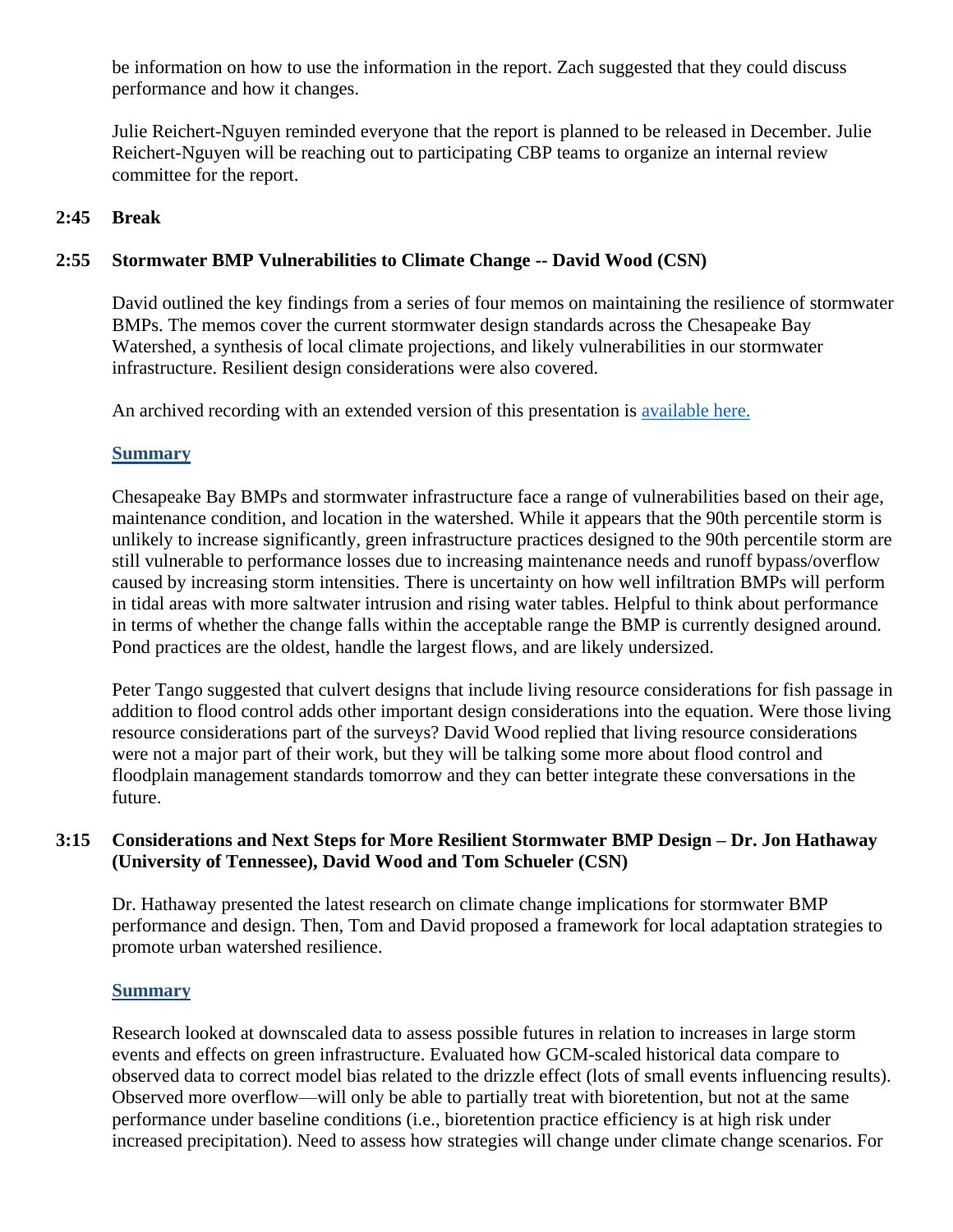instance, retrofitting versus new system designs. Factors to evaluate include height, soil thickness, conductivity, drainage area.

Research took a probabilistic approach (published research paper on this). Looked at design modifications based on ten climate projections. New builds, while they involve big modifications (i.e., increase in pond size/depth and surface area), gave the best result for adaptation. Local soil condition had a big effect. Hydrology and be connected to nutrients especially on dry days—more dry days between rain events can negatively impact microbial communities releasing nitrogen into the system. Lab and field results demonstrated that longer dry periods resulted in spikes of nitrate and nitrite in system. Overall, need to sort out the overall goal in urban watersheds—do we just want to maintain current efficiencies or do we want to further improve or accept a different outlook with water.

The question is where do we go from here, or what are the next steps? The fourth stormwater memo laid out different resilient BMP practices. But what is a resilient stormwater practice? An example is stormwater design for cloud-burst events (riverine event vs. pluvial event). Some next steps are continuing to gather data on BMP performance, including indicators and metrics for management of BMPs, creating tools for local governments (ex. guidance on how to interpret IDF curves).

John said that one of the things that is important is the resolution of climate projections (hourly precipitation). It's hard to route things through urban watersheds at an hour resolution. The other thing with the hydrological side is understanding the sizing of stuff. For instance, building retention areas that are 15% of the size. That system will be a dryer system overall; you change the dynamics of the system when you change the size of the bioretention area. David Wood said that when we look at sizing, we are limited by the urban area and so I think it's important to have wholistic discussions on what other options there are that would help us be better able to handle some of these storm events.

Lew Linker followed up and talked about how we have an immediate problem with efficiencies- can we do something like a look back scenario? Could we ask the change in Nitrogen, Phosphorous, and Sediment? If we change the hydrology, can we get a relative percent change? One of the issues we have is that we are better at modeling some things over others and the change in the hydrology and showing how different practices would affect that. Norm Goulet countered that there is just too much variability in the processes and rainfall to be able to do this. At least not until we start to monitor in the field. Jon's research is a prime example of something that we never thought about. We could make changes to the design storms and tweaks to the engineering, but we won't get the numbers you want. We would have so many generalities that it would create too much uncertainty.

In the chat Larry Sandford stated that one of the things David noted in his presentation, but did not discuss further, was interactions between rainfall and high tide events. For urban environments adjacent to tidal water bodies, intense rain accompanied by storm high tides are becoming more common. This can completely stop up stormwater drains (or reverse the flow), greatly exacerbating flooding. Any thoughts? Kevin Du Bois said it's interesting in your comments, you mentioned it's more than just bigger sizes but also that we should be using fewer smaller drainage and homeowner practices. There seems to be conflicting guidance for urban or other areas where land area is limited for BMP implementation. Nicole Carlozo said it's also important to think about cost effectiveness of retrofits versus building bigger, especially if bigger drier systems are not as efficient.

#### **3:45 Discussion and Wrap Up**

Participants discussed and provided input on the proposed urban watershed resilience framework, which includes developing pilot "next generation Bay-wide design specifications", as well as other topics from the day. Discussion will be used to draft recommendations for the WQGIT and MB.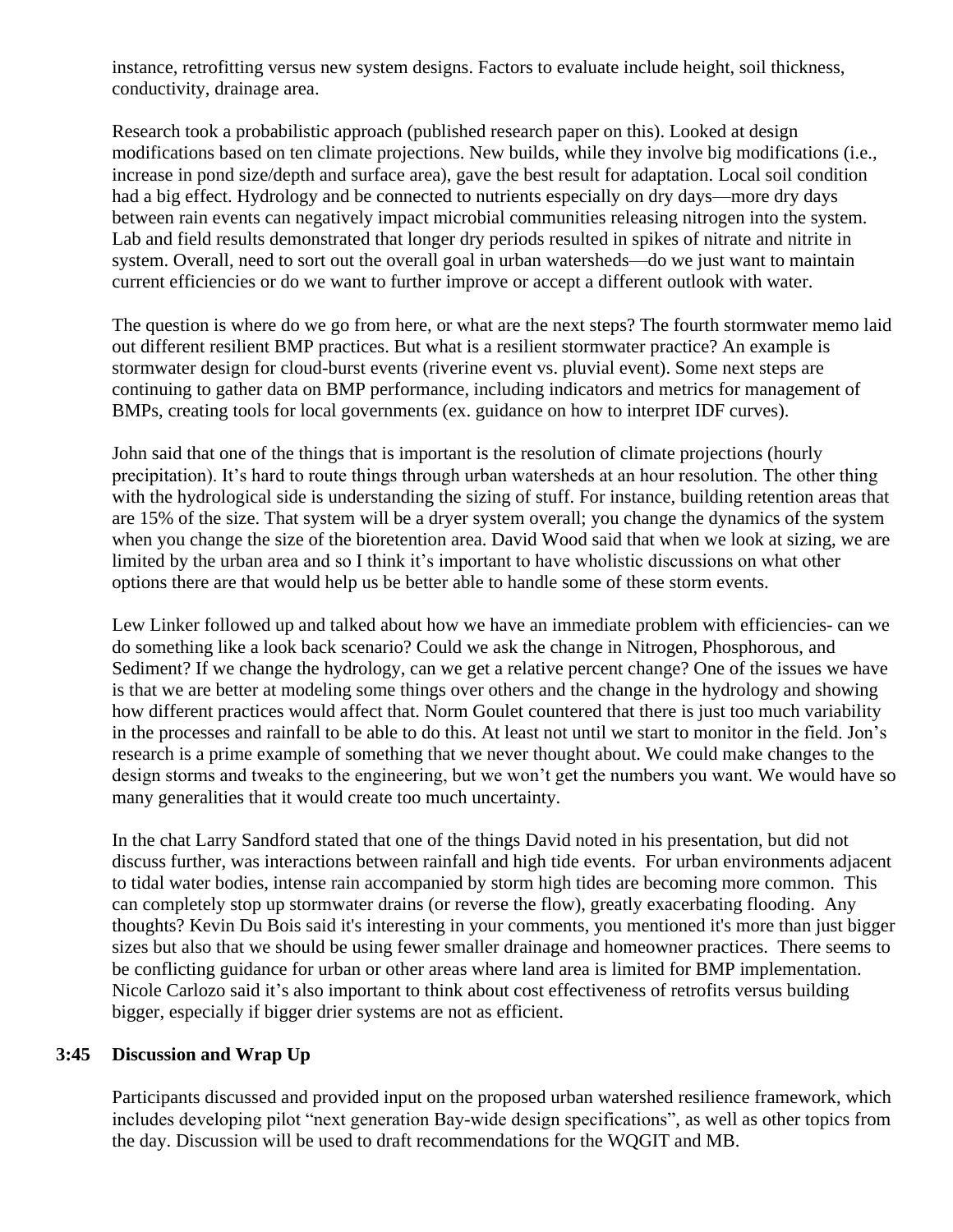*Discussion Question:* What is the best way to package resilient design specs to aid their "adoptability for state and local governments?

Thumbs up were given in the chat, but more time needs to be given for participants to think over the question. Will be discussed more fully during tomorrow's meeting.

**Reminder for CRWG:** There will be no November meeting. Instead there will be a joint meeting with the Wetlands WG on December  $13<sup>th</sup>$  and  $14<sup>th</sup>$ .

### **4:00 Adjourn**

### **Day 1 Participants:**

C. Hegberg, H. Gewandter, J. Carr, Alexander Gunnerson, Amy Goldfischer, Adrienne Kotula, Alana Hartman, Allan Brockenbrough, Allie Wagner, Allison Breitenother, Anna Hamilton Annie Neale, Arianna Johns, Ashley Gordon, Audra Lew, Ben McFarlane Bill Jenkins, Breck Sullivan, Brenda Morgan, Cecilia Lane, Cassie Davis, Christina Lyerly, Corey Miles, David Wood, Deb Cappuccitti, Derick Winn, Elaine Webb, Fredrika Moser, Gary Shenk, Ginger Ellis, Ginny Snead, James Dunbar, Jamie Eberl, Jeff Ratteree, Jeff Sweeney, Dinorah Dalmasy, James Martin, Jennifer Miller Herzog, Jennifer Smith, Jennifer Star, Jeremy Hanson, Jesse Maines, Jessica Rodriguez, Jim George, Jon Hathaway, Julie Reichert-Nguyen, Karl Berger, Kate Bennett, Katie Brownson, Katie Dyer, KC Filippino, Kevin Du Bois, Kevin Hess, Krista Brown, Kristin Saunders, Larry Sanford, Laura Bachle, Lew Linker, Marel King, Maria Mutuc, Mark Hoffman, Mark Symborski, Meg Cole, Megan Barniea, Meredith Neely, Mike Mertaugh, M. Bennet, Nancy Roth, Neely Law, Nick Lindow, Nicole Carlozo, Nora Jackson, Norm Goulet, Peter Tango, Amanda Poskaitis, Raymond Boo, Roxolana Kashuba, Sally Claggett, Sadie Drescher, Scott Crafton, Ted Brown, Zach Easton, Tom Schueler, Hilary Swartwood, Muktar Ibrahim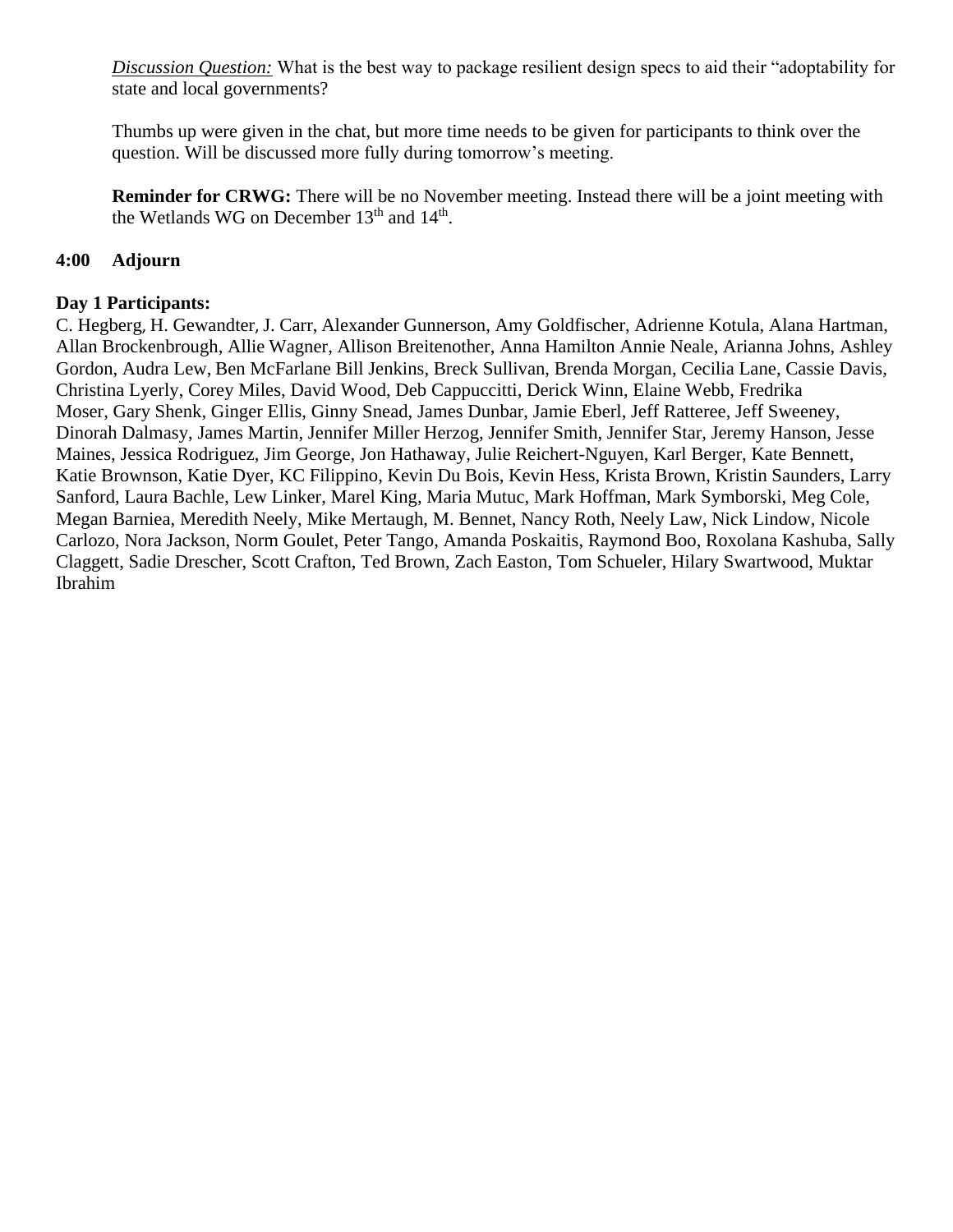

**Joint Meeting of the Urban Stormwater Workgroup and Climate Resiliency Workgroup** October 18-19, 2021 | Meeting Minutes

# **Day 2 Event Calendar Page: [Link](https://www.chesapeakebay.net/what/event/urban_stormwater_workgroup_conference_call_october_2021)**

*This meeting was recorded for internal use to ensure the accuracy of meeting notes.*

# **Summary of Actions and Decisions Day 2**

- $\checkmark$  DC DOEE will connect with Michelle Miro to look at how to implement larger storm sizes in their stormwater regulations based on IDF curves.
- $\checkmark$  Connect IDF tool with local planners engage local leadership (Who is doing this? Kristin Saunders brought this up as an action item).
- $\checkmark$  All members to follow up with David Wood via email if they have further comments.
- ✓ Wetlands Workgroup will connect with Ward Oberholzer and Scott Lowe to explore floodplain reconnection and wetland creation in alignment with stream restoration efforts and resilient design.
- $\checkmark$  David Wood will send a survey to USWG/CRWG to get more responses/comments regarding priority research needs.

# **Meeting Minutes Day 2**

# **10:00 Announcements and Recap of Day 1 – Norm Goulet (USWG Chair) and David Wood (USWG Coordinator)**

### **Summary**

Norm Goulet introduced the meeting. David Wood recapped yesterday's meeting, summarizing the main takeaways and actions. David emphasized that the goal of today's meeting is to come away with ideas for what the priority research recommendations are, and the priorities for advancing implementation of the resilient design principals being discussed given the Chesapeake Bay Program's increased focus on climate change and climate resilience.

Kevin DuBois commented in the chat asking for clarification on Jon Hathaway's presentation yesterday and whether we are likely to experience more bypass in addition to overflow. Norm responded he believes that is correct, using current design standards.

### **10:20 Chesapeake Bay Climate Change-Informed IDF Curves – Michelle Miro (RAND)**

Michelle provided an overview of the newly completed climate change-informed intensity duration frequency (IDF) curves. She then provided a quick demo of the web tool and lead a discussion on next steps and continuing research to further refine the tools and make them more useful for design applications.

An archived recording with an extended version of this presentation is [available here.](https://chesapeakestormwater.net/events/projected-chesapeake-idf-curves/)

### **Summary**

[Projected Intensity-Duration-Frequency \(IDF\) Curve Data Tool for the Chesapeake Bay Watershed and](https://midatlantic-idf.rcc-acis.org/)  [Virginia](https://midatlantic-idf.rcc-acis.org/)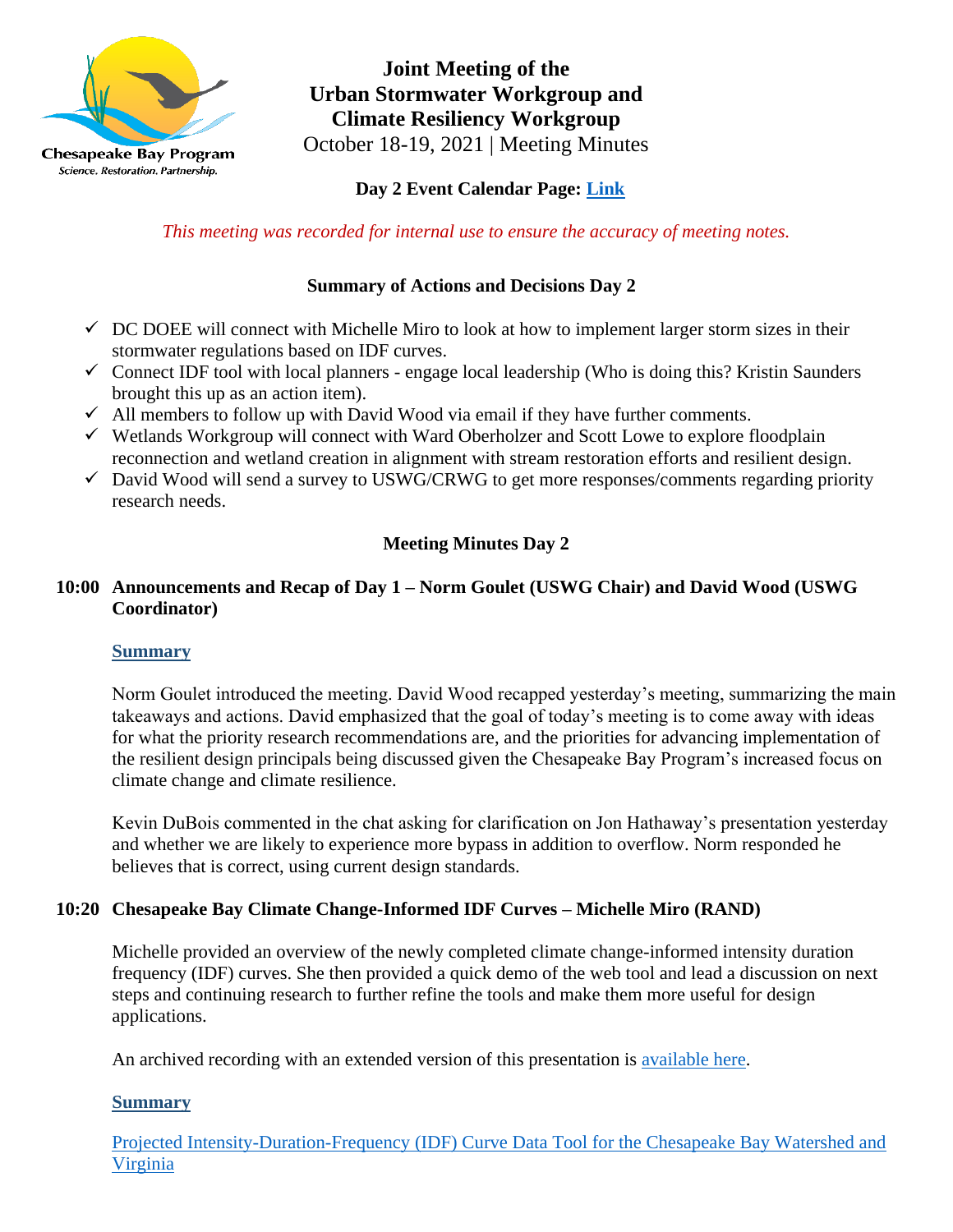Michelle Miro explained that the main driver for this work was incorporating climate change into design. Michelle noted that there is more detail available in the recording of the longer talk, which is linked above. Michelle gave a demonstration of how to use the Projected Intensity-Duration-Frequency (IDF) Curve Data Tool for the Chesapeake Bay Watershed and Virginia. You can hover over a county and click on a station. Click on "Using the Tool" tab to learn more about how to use it. Michelle also gave an overview of future directions for research.

David asked given the different design criteria that are used across the watershed region, curves weren't developed for every return interval so if you wanted to get information on the 15-year 24-hour storm, is that something you can interpolate through the tool, or how would you handle that?

James Dunbar asked, are 15-year curves available as well? If not, is it something we can interpolate between curves given in the tool already?

Michelle responded it is ideal to derive the 15-year, 24-hour storm rather than interpolating it because those dynamics aren't necessarily linear and interpolating between the 10 year and the 20 year may not be the right approach. It's worth seeing how the shape of the curve at the particular station you use has held up between the 10 and 20 year up over time. They looked at the shape of the IDF curves to see how they were changing and found consistency across future projected data sets. They felt confident in how they applied 24-hour change factors. However, Michelle advises doing the analysis looking between the 10 and 20 year to see how different the 15-year is in the historic record first. If it looks linear you could interpolate, but the ideal method is to re-derive it.

Nick Lindow asked, can users simply convert the depth numbers to intensity according to the duration? Michelle replied yes, they can. They're all a depth per time so that is convertible; depth was chosen to mimic Atlas 14.

Kristin Saunders who the intended users of the tool are. David responded that the intended users of the tool are stormwater professionals and local managers. It can be referenced in Chesapeake Assessment Scenario Tool (CAST) but it is mostly a tool for local planners and managers.

Kevin DuBois asked, I understand the tendency to let jurisdictions choose the design standards that they are comfortable with, but without a statewide standard, are we creating community winners and losers regarding vulnerability? Doesn't that tend to reinforce the vulnerability of low-income communities with less resources to implement more expensive more resilient design features. What are the policy implications of that standard flexibility? This question was saved for discussion later.

David Wood asked about updates for the future version of the tool – how do updates of Atlas 14 influence future versions of the tool. Michelle Miro said some of this is in the tool itself in the "how to use the data" section. The tool, and the change factors were built on existing Atlas 14 data. They chose the period of 1950-2000 because it mimics the range of data used in existing Atlas 14. Those change factors wouldn't be directly applicable to any updates of Atlas 14, and this is a limitation of the work. For those stations they've projected values, you can compare future projected values (IDF curve in the tool plus change factor) to updates of Atlas 14 to see how different they are. That would be the extent of the applicability.

Lew Linker asked if we're updating Atlas 14, is there value in updating the analysis to the latest Atlas 14. Lew commented about future research directions, saying that whatever we choose we should aim for improving application and implementation. For the future research direction of developing guidance for range of uncertainty to consider for specific infrastructure types – at some point we start getting into public safety issues. Large impoundments, culverts that get backwater and cause flooding, large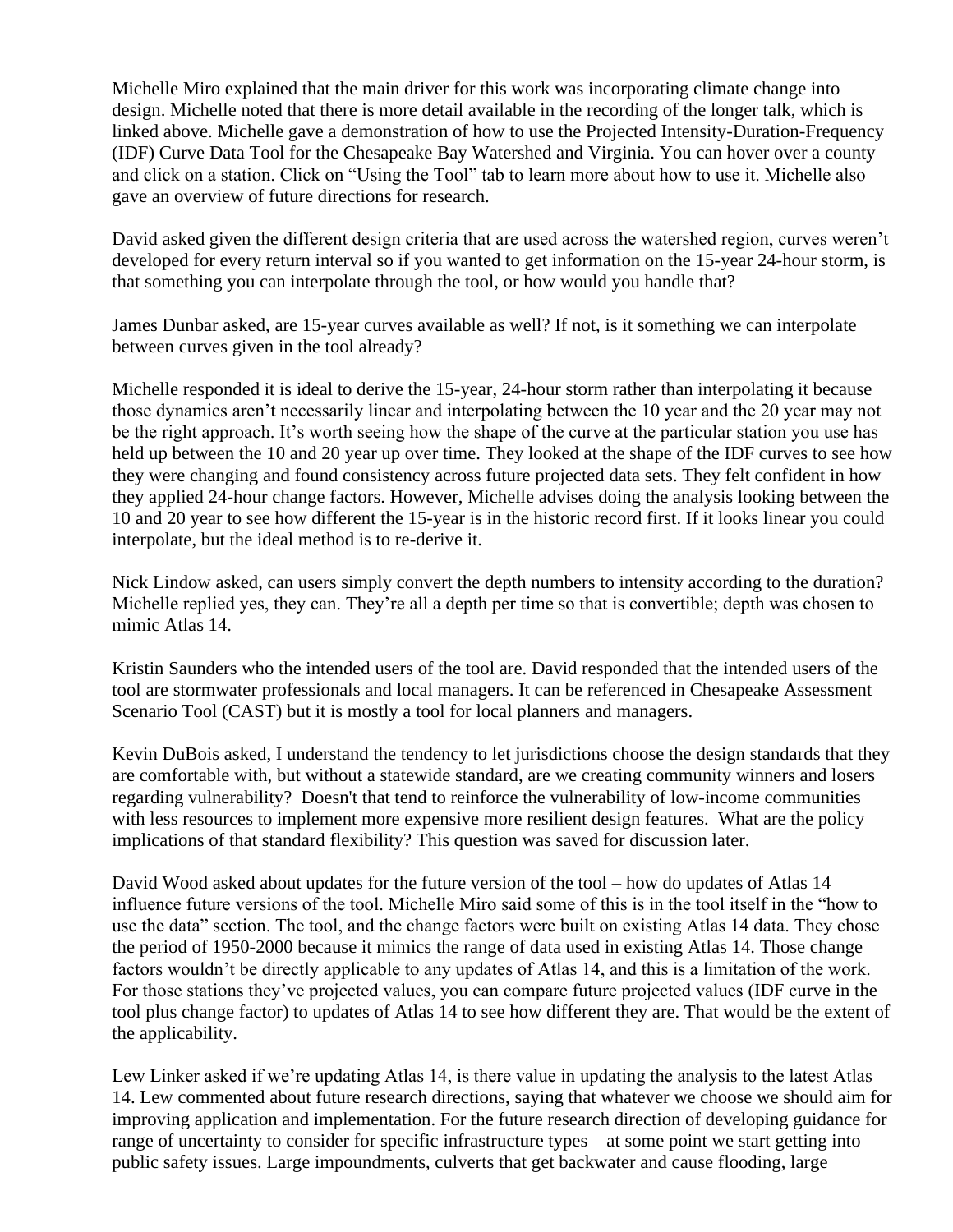stormwater facilities, etc. Would public safety and property protection be coming into the discussion? Norm Goulet responded to this question by saying this is a standard that's typically set by individual localities. Norm gave the example that many years ago there was a big push for stormwater ponds and there were a couple of drownings that occurred. Then there was a push to stop using ponds or put chainlink fencing around them. The liability aspects trickled down to various facilities. Once you start getting into liability, it gets out of the hands of scientists and into the hands of policy makers.

Lew Linker clarified on the question – he's thinking some applications of the future oriented IDF curves could involve aspects of public safety focused around flooding. Would this enter into the discussion around different infrastructure needs - would public safety be applied? Michelle Miro responded by saying that a critical extension of the work would be to work with policy makers and decision makers to understand this. On the science side we can't make these decisions for localities, we can just try to understand the different ranges of risk tolerance and use that to provide guidance. But this should be through a collaborative element.

Norm Goulet commented that the sub-hourly information is definitely needed. He said one of the methods used is looking at the change factors we come up with an acceptable percentage and asked if it is a valid method to take that Atlas plus 20% and use it for the sub-hourly numbers. Michelle Miro responded that this method is what they currently do in the tool. They have 15 minute and up durations with the change factors applied. The limitation is that there isn't sub hourly projected data available from climate models, so it is an estimate. According to what they looked at comparing a 24 hour to 3 hour to 1 hour change factor, those change factors hold so they were comfortable applying them to shorter duration events in Atlas 14 data. However, this is an area that needs future work to confirm its validity. In the absence of better information, it's appropriate now.

### **10:50 Resilient Stream Restoration Design – Ward Oberholzer (LandStudies) and Scott Lowe (McCormick Taylor)**

David Wood introduced this presentation by saying this presentation will inform us on the state of resilient stream restoration design, which is one of the most popular and commonly utilized Best Management Practices (BMPs). David mentioned that they did talk about stream restoration practices in the 4<sup>th</sup> memo of their BMP vulnerability series. Stream restoration practices face a lot of potential risk. They have the largest contributing draining area. Historically they have been designed to withstand high flow events rather than reduce them, although there are some techniques to spread the water out and slow water down to prevent downstream impacts. There is potential for increased erosion etc. if the BMPs are not designed to the correct reference conditions. These can be exacerbated – similar to Low Impact Development (LID) practices - by design principals and poor references. One of the changes over past couple years is adoption of guidance for inspecting and verifying practices that are installed for the Bay Total Maximum Daily Load (TMDL) purposes. This is a major improvement, now we have criteria for loss of performance longer into the future. On the water quality side there is little research that links prevented erosion and factors around floodplain trapping in climate change scenarios. There is potential for improving reductions if we're expecting baseline to be greater bank erosion – by preventing that, we might see greater performance. But, we have to consider variability and offsets that can happen if you have a single extreme event that leads to a failure of your practice. What we are asking is how to think about resilient stream restoration and design if we expect to see an increase in 100 year 24 hour storms over the next 50 years. How does it impact overall project design and feasibility, sediment loading, floodplain reconnection, implications for more armoring, sediment/nutrient remobilization, and what are impacts on stream restoration and longevity of these projects?

This session focused on climate change impacts on stream restoration design. Scott and Ward used a hypothetical restoration scenario to discuss how increasing precipitation intensity may impact:

Reach sediment loading in the absence of any restoration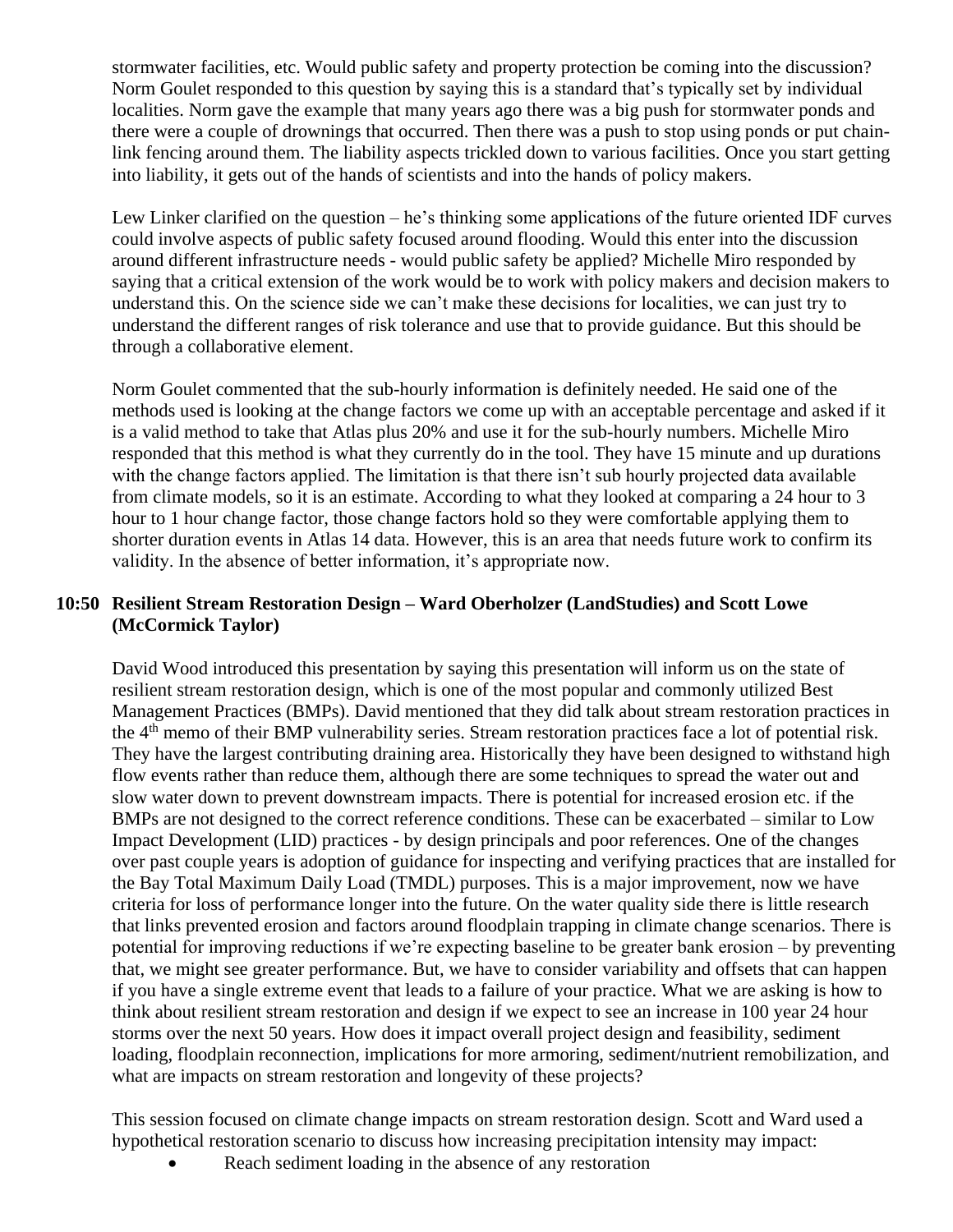- How the higher flows would influence overall project design and feasibility
- Prospects for floodplain reconnection
- The implications for more armoring
- Project longevity and possible sediment/nutrient remobilization
- And more...

#### **Summary**

Scott Lowe noted that they use the IDF tool. There is a gap in research relating climate and stream restoration. Noted public safety with floods is major concern, but there is a lack of public trust around the need for stream restoration. Scott noted that watersheds are not always connected linearly in time and space in terms of responses.

Scott Crafton commented that the Conowingo Dam on the Susquehanna River is a great megaexample of a sediment sink that becomes a source of downstream sediment delivery.

Kristin Saunders commented that the Wetlands Workgroup is still trying to gain a foothold in meeting their goals, and wants to explore floodplain reconnection and wetland creation in alignment with stream restoration efforts and resilient design.

Scott Crafton commented that the pushback to big projects (mitigation banks) being depended upon vs. smaller Storm Water Management Model (SWMM) BMPs is that with the bigger projects, the small, very vulnerable headwater and first order streams get sacrificed -- more likely to blow out and accumulate pollutants. Plus the smaller streams tend to be much more fundamental to the food chain and eco-health of the stream. Lisa Wainger responded asking if sites low in the watershed are too developed to leave room for big projects.

Scott replied, I agree about the smaller streams. I think the headwater channels have the most long-term benefit from a water quality standpoint (and they are often connected to wetlands). The difficulty from a resiliency standpoint is that it is harder to impact peak discharges and have much attenuation unless you are further downstream in the watershed.

Ward Oberholzer commented that one thing they are seeing is that wetlands that are primarily herbaceous are more resilient than wetlands dominated by trees such as willows, birches, and alders although not those dominated by sycamore. These trees quickly block out other vegetation, and the other vegetation tends to have more rooting depth and surface area covered by roots, and vegetation laying down. When that is removed because of shading and crowding from willows and birches, we end up with obstructions in the channel and a lot of open sediment. We still have vertical controls underneath, but we don't see that occurring when we end up with a large sedge type wetland as opposed to forested wetland.

### **11:20 Discussion and Morning Recap**

Participants discussed potential next steps and research recommendations for future refinements to the climate-change informed IDF curves and associated tools. They also discussed how best to advance resilient stream restoration planning and design.

#### **Summary**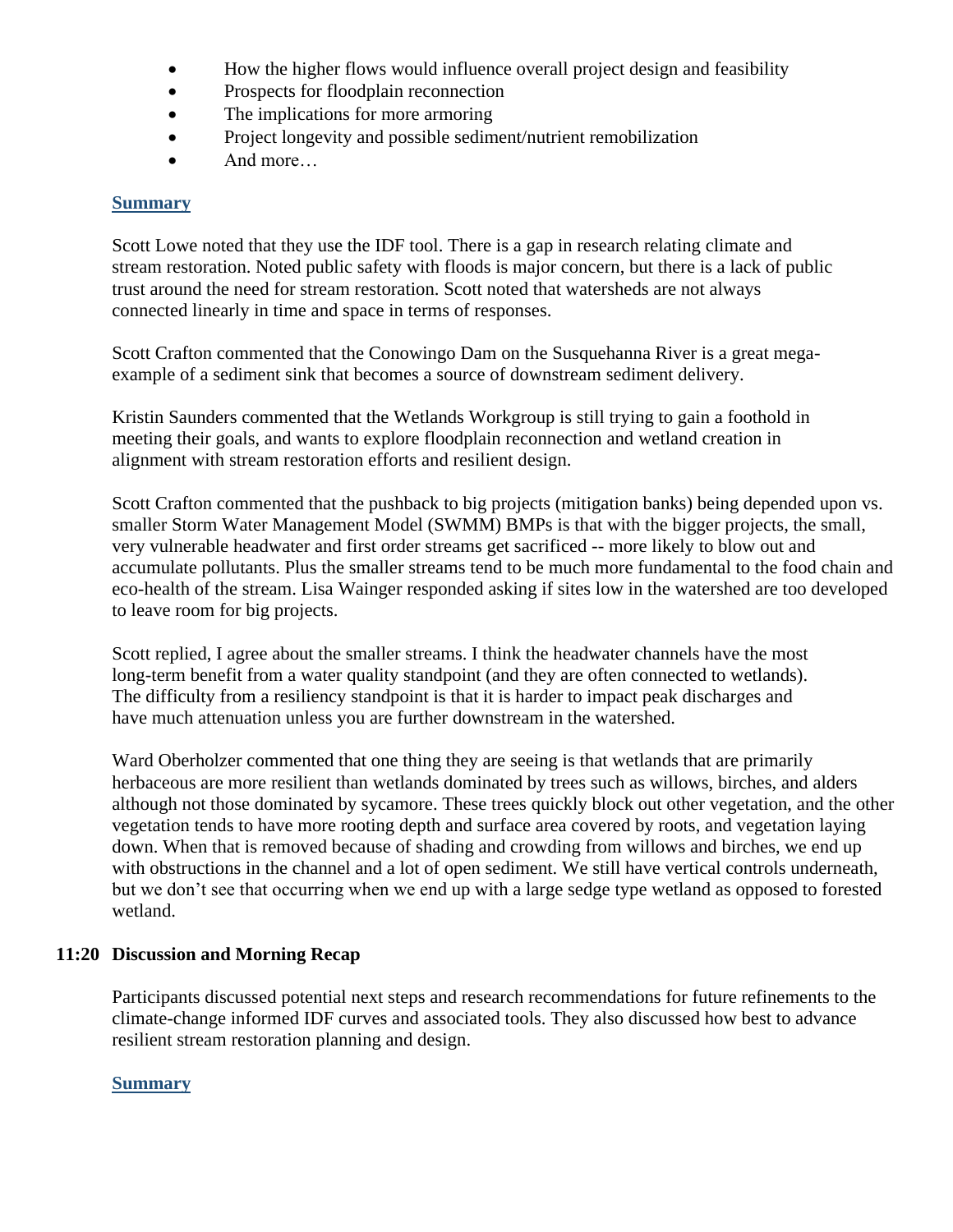David Wood said at this point it seems like we have some theoretical frameworks in place, and asked are there any priority research needs understanding how these systems work that would support resilient designs? Things that we could push out to academic partners.

Scott Lowe replied that when you're in a suburban/urban environment, or an environment that will be facing development pressures, the interaction with infrastructure around conditions is critical. They interrupt floodplain control tremendously. The transitions between any restoration approach or natural approach or any manmade impediment is where the greatest risk is introduced. Similar to what Barbara Dowell (?) presented in North Carolina about how flood plains and stream channels are interacting with our infrastructure – from a watershed study, site selection process, we have work to do on how to select sites optimally to also address infrastructure issues simultaneously. It's difficult if you approach something like a wide floodplain system that has to come into a 10 by 20 box culvert. The transitions create issues. Vegetation dynamics (like Ward commented on) in flood plains – forested channels are wider than herbaceous channels. What's optimal, what do we want to replace – obviously trees are important for carbon sequestration and temp management. There are crossovers and potential conflicts between different wants and needs. Ward emphasized the importance of decision science and how we need good frameworks around this.

People commented in the chat about the tradeoffs between the potential water quality benefits of working in headwater channels and smaller order systems as opposed to the potential resilience benefits from a hydrologist standpoint of working with the larger systems downstream where you have a larger valley do work with. David Wood asked for the presenters' thoughts about decision making around this.

Ward Oberholzer commented that we'll try to apply the flood plain restoration process wherever we have the availability of the valley to do it. The valley restoration process doesn't have to correlate with legacy sediment removal. Some of the projects we've done in western Pennsylvania in the mountains were somewhat watershed wide – we'd end up with a larger system, cut what we needed out and end up filling side slopes with a material that was cut instead of hauling it off. We would have smaller tributaries and feeder streams coming into the larger waterway. We'd use material we're cutting out to build alluvial fans between the tributaries and mainstem. We'd use the material from the mainstem to fill gullies and get the width that we need to reduce the shear stress. We're not cutting anything out of feeder streams but we might fill 7 or 8 feet to get a gully formation up to a width of 20 to 25 feet which is what we feel that we might need to lower boundary stress. If we're in a larger system and you don't have enough valley width to do a floodplain restoration project without putting a lot of armoring in, you would have two options. One if we think the stresses are low enough that we can get vegetation establishment, might armor it with buried rocks or logs. But if we have high stress, then we won't try to do a valley restoration type project, we'll do an armoring project. Whether the watersheds are small and steep or large and flat, we rely on valley width and lowering shear stress.

Scott Lowe commented that from a decision standpoint for better or for worse the crediting has driven a lot of the decisions that have had to be made by jurisdictions. As a participant in that process it's been successful in prioritizing projects that are most impaired or have longest term of potential impairment process. When you look at the expert panel document that drives decisions you see: longer sites produce more credit (more cost effective) and wider/longer area has a beneficial outcome. The other component is that protocol 5 helps to prioritize areas with a tremendous amount of incision. These areas will continually produce erosion and trees will fall, they will be hard to armor. Identifying these areas to be restored are a huge priority because they produce lots of sediments, they don't store anything, and they are conduits for pollutants from upland. These two approaches are beneficial; should do both approaches because they impact watersheds at different locations and have different benefits. If you haven't looked at upstream reaches and you're doing restoration project downstream when there's a lot of gully erosion upstream, you're going to have issues managing sediment in the future. Need to look at watershed and see what stresses are and address them systematically. Need to look at things from full delivery model.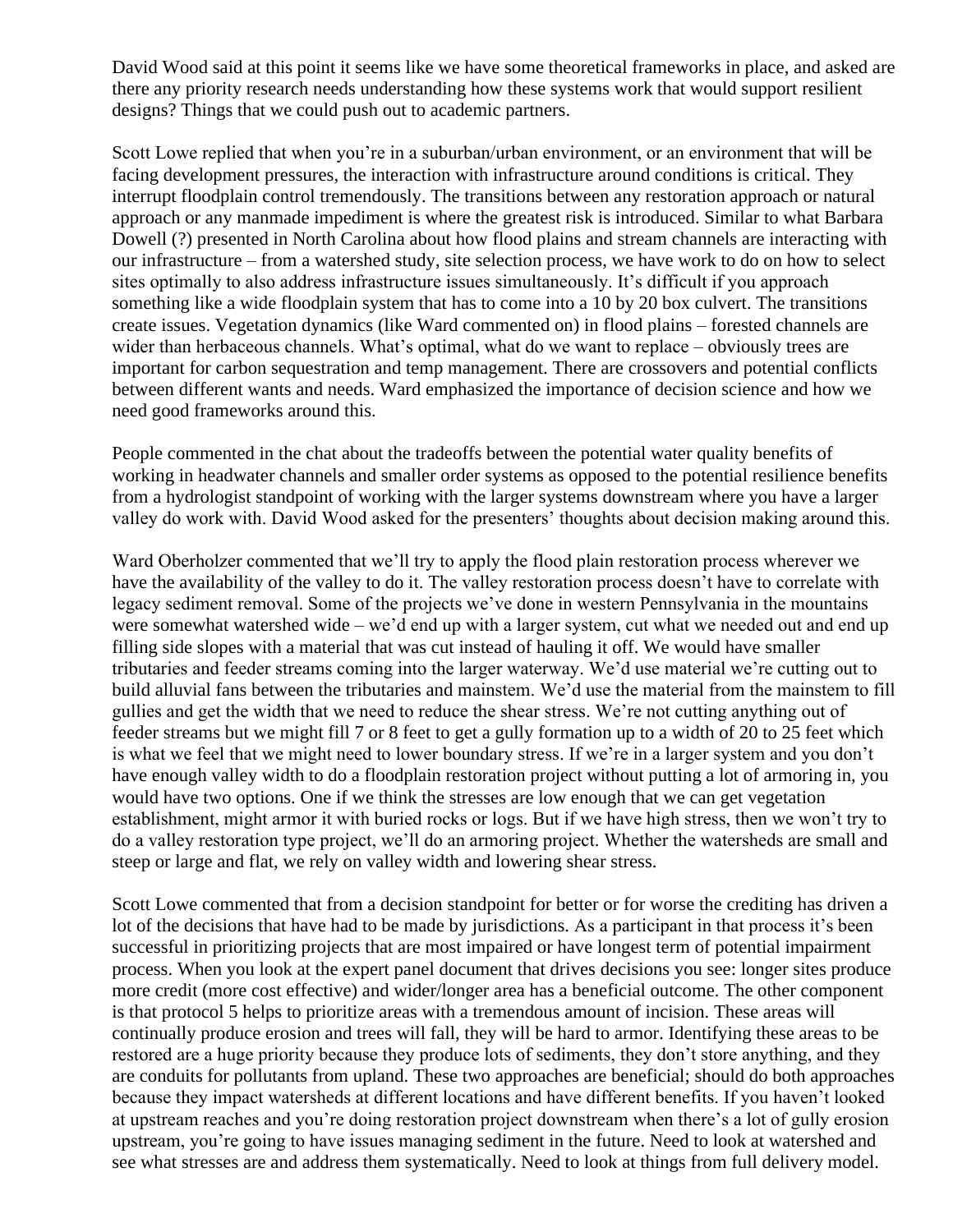Put all site location on private entities who are looking for the most cost effective project and it might not necessarily fit in a watershed approach; there needs to be a balance with that type of procurement mechanism as well.

Norm Goulet commented that we are still learning more and more about stream restoration and undoubtedly there will be another expert panel in the next 2 years.

David Wood said what we're looking for is to identify highest priority research and design and maintenance considerations around stream restoration design and resilience related to higher flows. We have new guidance around crediting, new verification protocols. There might be ways to provide an addendum that speaks to high flow conditions and decision making and tradeoffs. David asked for comments on top priority research items.

Scott Lowe commented the research that's done on the hydrology estimates is critical for moving restoration along particularly from a regulatory standpoint. The overall goals have not always been identified. We are going to run into a lot of conflicting goals. Sometimes they'll overlap in a positive way. Looking at watersheds and developing targeted goals for landuse, watershed improvements, whether that's species specific or temperature specific, or more granular for restoration designers to shoot for is good. This would promote innovation from designers' perspective if there are specific targets for benefits or protection attributes. For example, if the goal is 10% forested land, how can we combine stream restoration and reforestation.

Jason Coleman commented – Scott talked about practitioners using 2D models. I think a lot of practitioners are using 2D models. If you take the 2D model and increase the discharge, forgetting about 100-year interval – add 20% to it, you can put a number in and test drive any design. Looking at larger discharges and what your project's doing for long term resiliency, you can evaluate the velocity and shear stress based on larger discharge. You can get a good feel of how resilient your stream will be to shear stress, carbon storage, sediment and carbon movement, even down to resilient ecosystems, ecology and biology. It's a quick way to test drive your site during design.

Scott Lowe replied that groundwater drives a lot of decision. Understanding how groundwater may be influenced during a period of climate change or in response to storm response is not understood. Priority on research around expectations for groundwater would be good.

Ward Oberholzer added that it would be best to prioritize the waters that are closest to the Bay. To create conditions where you get more processing of the nutrients before it goes to the Bay, and you get more sediment dropping out prior to entering the Bay. For doing restoration to the feeding streams, I'm not sure what the lag is before the Bay feels any effect. However, anything close to the Bay would be felt much quicker. Even if it's in state parks, county owned properties – see results and get more impact here than elsewhere.

Lisa Wainger asked, are we tracking the restorations that blow out and under what precipitation conditions so that we can better characterize risk? David Wood responded that we don't have a comprehensive dataset to look at that, but it is a good suggestion.

Scott Lowe commented that the jurisdictions that undertake stream restoration projects are required to monitor and report their effectiveness. They follow the expert panel guidance. So each Municipal Separate Storm Sewer System (MS4) should have the erosion % tracked in their geodatabases.

Julie Reichert-Nguyen commented that in regards to sediment loading it will be important to also consider what tidal marshes need in terms of building resilience - marshes need sediment inputs to maintain resilience in low-lying areas and options for migration. It would seem that a consideration of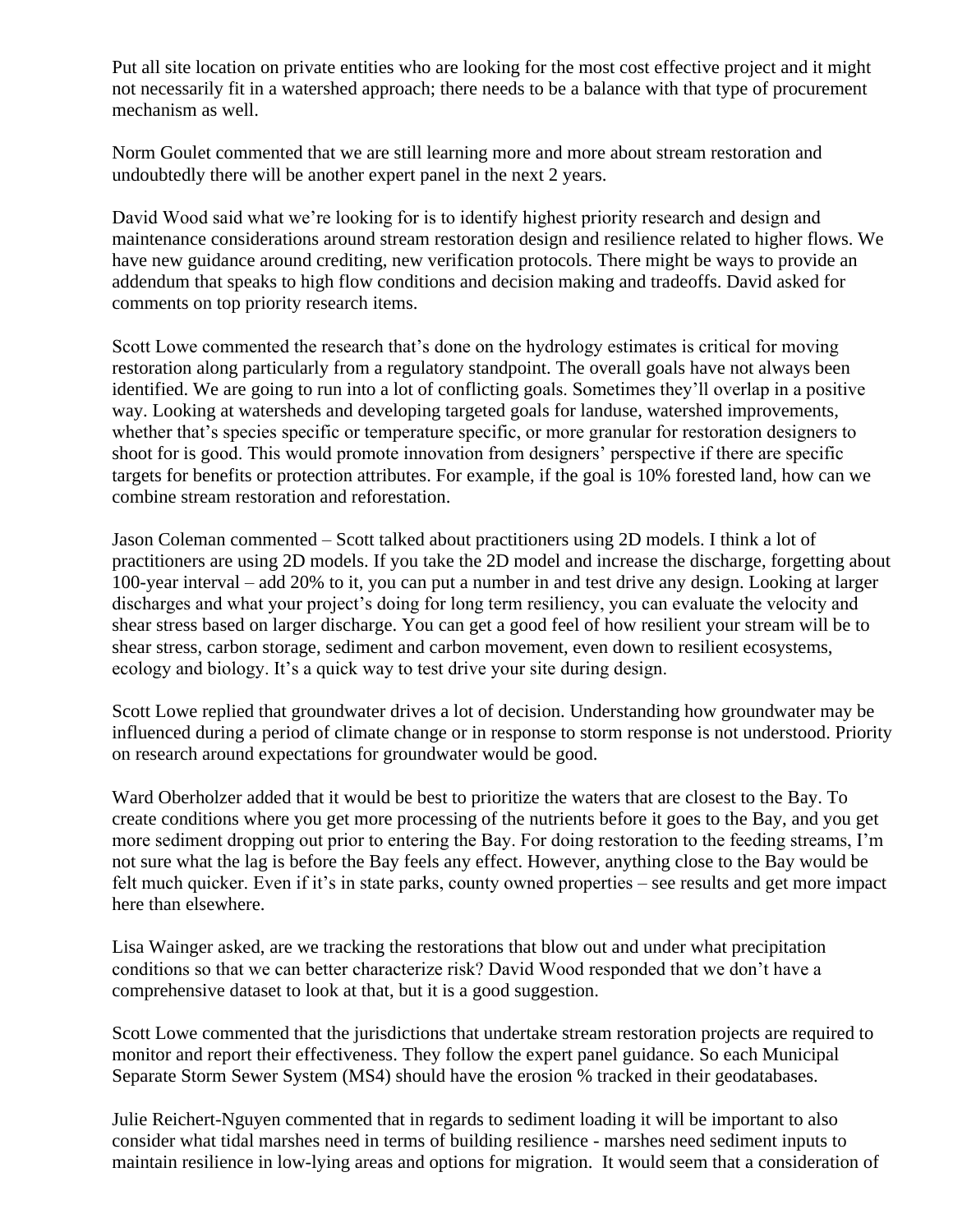groundwater and sea level rise would be needed if looking into connecting/ discharging excess water through floodplain management to not inadvertently speed up drowning of tidal marshes. Scott Lowe commented these were very good points about sediment delivery.

### **11:45 Break**

# **12:15 Climate-Impacts to Restoration Practices – Jon Butcher (Tetra Tech)**

Jon presented his work projecting climate change-informed IDF curves in Maryland. Jon also discussed the resulting analysis of the practical consequences of the predicted changes in precipitation and runoff including: future BMP performance, flood risk, and channel instability.

# **Summary**

Jon Butcher's final report, fact sheet, and database posted on the Pooled Monitoring Initiative's website (see awarded projects and search for "butcher"):<https://cbtrust.org/grants/restoration-research/>

Pursuing related work on IDF curves but slightly different from Michelle's work. Interest in methodological questions and interpretation of how it effects practical results.

Norm Goulet commented he's been hearing with the new IPCC report there will be new runs with the RPCs. If that occurs, all of the work that Jon and Michelle have done is going to have to be rerun in order to see those effects. Do you know any more about this?

Jon Butcher replied, yes, results were delayed a year by covid. They are just starting to become available. Not many downscaling products available yet – those take a long time to run with dynamic downscaling. Jon talked with developers of MACA and they are running full analysis nationwide towards end of this year. As of beginning of this year only 50% of the global models were released. The consensus is that the ?6 models are more detailed although not necessarily more accurate. They do resolve cloud dynamics better so they may be better for looking at convection type storms. In terms of updating, our method is pretty much automated now. Assuming they don't change the data format in the MACA release which I don't think they will we could rerun all the IDF and accompanying analyses quite easily.

Norm Goulet responded that when Atlas 14 is updated sometime in the next 2-2.5 years it should be a matter of putting the new information in and hitting go.

Lew Linker commented that he was interested in the work just concluded using CMET 5 and LOCA that connected climate change to SWMM models. You said there was a generic developed landuse model that was used to look at management practices and how it changes under climate change. Is that work accessible?

Jon Butcher responded – that is not calibrated SWMM models of individual sites, this is generic representation of 10 acre urban landscape at various levels of modified urban soils. A method of accounting for evapotranspiration, various transport characteristics, and so on to give you runoff estimate that is comparable to a runoff duration frequency curve.

Lew said this is the sort of thing that could be adapted to look at relative differences of what management practices could do under different hydrologies.

Jon responded – we've been looking at retention-based products and practices, and green practices represented by bioretention.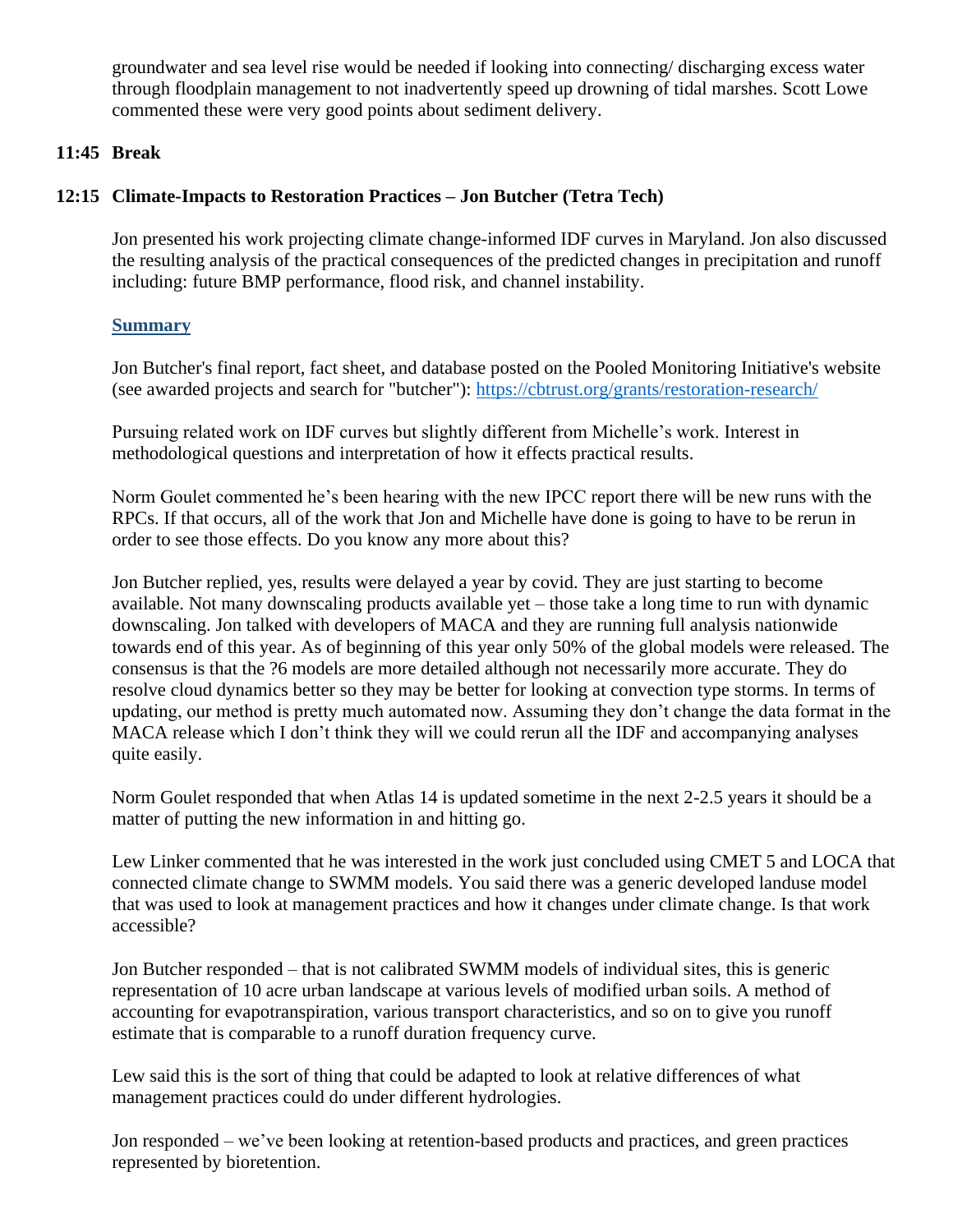### **1:00 Resilient Floodplain Management – Jason Coleman (RK&K), Tom Schueler, CSN,**

Tom Schueler introduced the presentation by reading a quote from "The Flood Control Controversy" by LB Leopold and Thomas Maddock. Tom said hope to hold a coastal plain workshop either virtual or onsite in tidewater Virginia. If anyone is interested, let Tom know. There was interest expressed by several participants including Lew Linker and Allan Brockenbrough.

Jason and Tom discussed how the proposed changes in IDF curves would affect current and future flood boundaries from the perspective of floodplain managers. In this session, we covered the status of floodplain mapping efforts, the effect of current factors or safety on flooding, and possible floodplain management strategies may make sense to pursue.

#### **Summary**

Increases in rain does not necessarily mean same increase in flooding because engineering designed with overdesigns that can handle some additional flow. However, flooding could be exacerbated by increases in impervious cover; also higher risk of pluvial flooding—flooding in streets; aging patchwork of stormwater design. For insurance purposes, FEMA floodplains excludes headwaters. The flooding risk is often underestimated since not always the best science used, just the affordable science. FEMA doesn't account for changes in rainfall or headwater streams and the average floodplain map is about 18 years old. The flood mapping process is based on hydrologic study using regression equations based on stream gauge data or using a computer model to convert rainfall to runoff. FEMA encourages localities to have stricter standards than the FEMA standards. FEMA has a voluntary incentive program where a more proactive community has lower flood insurance rates.

Strategies to increase flood resiliency include looking both vertically and horizontally. E.g., freeboard just has requirements to build to a specified height; should also consider new development to build outside "future" floodplain. Another option is modeling future runoff conditions. Also design based on extreme storm duration outcomes. E.g., 2" rainfall in 3 hours produces similar discharge as 100-yr, 24-hr storm.

Floodplain management challenges include existing development and infrastructure, loss of natural floodplains, unidentified hazards, imperviousness, inadequate stormwater management, and lack of local technical resources. Needs include vulnerability assessments—most vulnerable neighborhoods, most vulnerable infrastructure (water and sewer lines, local roads and bridges), most vulnerable stormwater ponds (assess condition), most vulnerable habitats (streams, greenways, parks).

Norm Goulet commented that Northern Virginia Flood Insurance Rate Maps (NoVA FIRMs) being updated this year.

Kristin Saunders commented, I feel like there is a misconception that Federal Emergency Management Agency (FEMA) floodplain maps will be the best/default place to start for us to identify vulnerable areas. Given what Jason just told us, what data resource should we direct people to for the correct layers for vulnerability and targeting work? Norm added to this that given that the FIRMs maps don't use climate analysis and coastal flooding in their mapping products are there other products that are available.

Jason Coleman said in the chat that many times the community itself can provide the best data of problem areas as they are fielding calls from affected residents. Also, the community should have data on "repetitive flooding". In MD and VA this is typically handled at the County level. The state may also have data as well. Jason also commented - I don't think there is one place to go to that's better than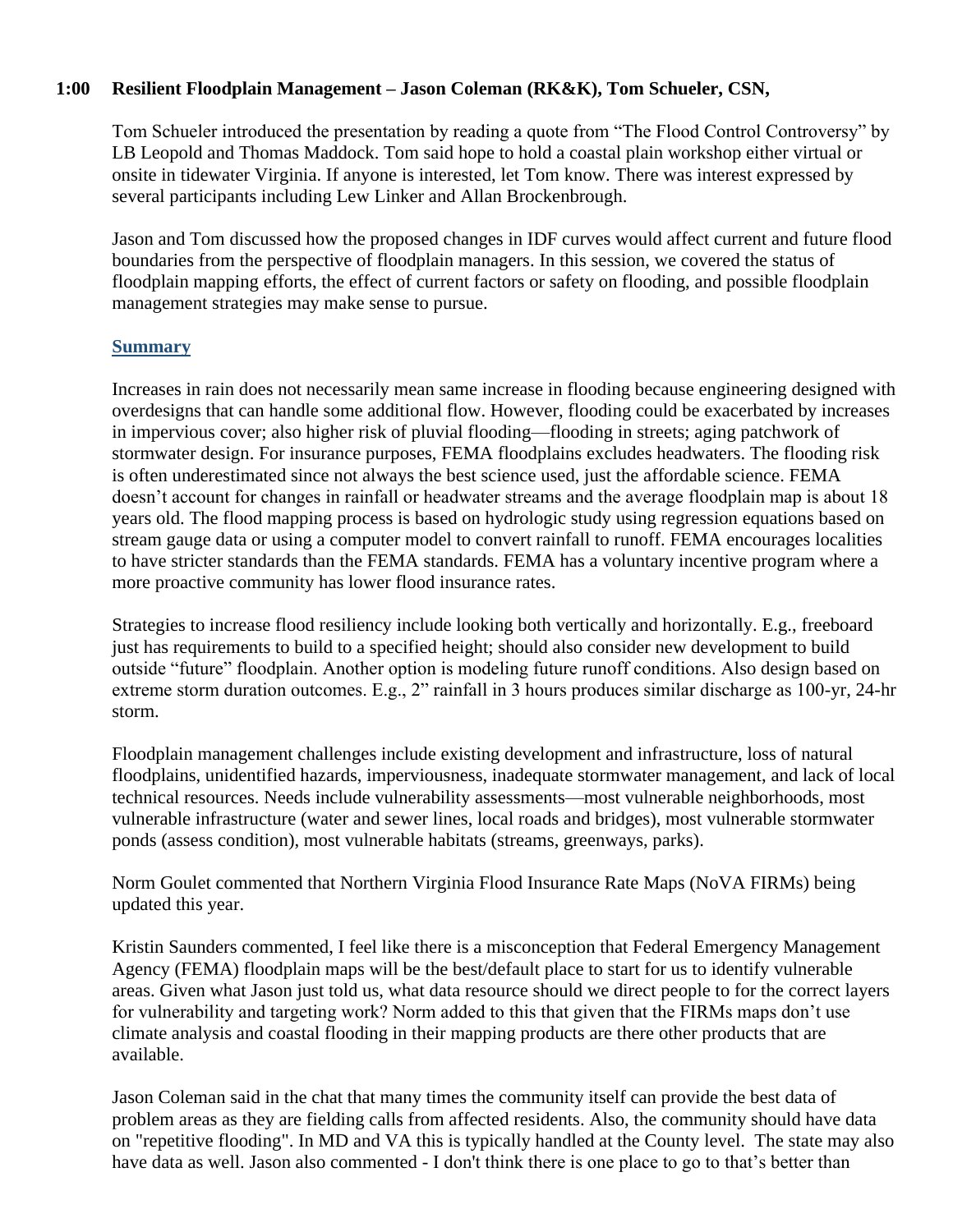FEMA. Typically when FEMA does the studies they use the best available data. There are some websites starting to look at future conditions. Although they don't have things mapped out, they do look at future flood risk and you can look by zip code where the most risk is.

Laura Cattell Noll said in the chat that a possible example to replicate: Charles County, MD is planning to use American Rescue Plan Act Funds to step in for "zombie HOAs" and install/maintain stormwater BMPs in a few neighborhoods (identified based on flood risk and equity criteria).

Norm Goulet said that Virginia is taking a different approach and there is some statewide mapping that will happen because of that. It's something that's occurring now. Norm asked, is Maryland taking a similar approach?

Jason Coleman respond that MD has updated 80% of their FEMA maps over the last four years. Typically when you wanted to get a FEMA model you had to request it and pay for the data. But they made a website called<https://mdfloodmaps.net/> and you can zoom in on an area, download models right from their website. Those models aren't perfect, but at least all the information is there and it's easier to go into something that's already been developed and update discharges, a bridge etc. I imagine Virginia will have something similar to that. New Jersey is going up to 30 acre watershed to map flood plains.

Corey Miles asked in the chat: Tom/Jason, have you looked at how to determine flood damages that have occurred outside of FEMA mapped floodplains?

Kristin Saunders commented in the chat: our GIS team is trying to populate their open data portal with the best and most representative data layers to be considered, and hoping to get that into the hands of local planners and decision makers. Let's try to get the best recommendation of layers beyond FEMA to our GIS team @David Wood

Jon Butcher commented that how to integrate FEMA Flood Risk Information System (FRIS) with NOAA Sea, Lake and Overland Surges from Hurricanes (SLOSH) storm surge estimates seems still not resolved.

KC Filippino asked did any of the "most vulnerable" categories include impacts to water quality? Can we solve all of our water quality and quantity problems simultaneously or will we still have to do more? David Wood responded that we had to rush through some of that discussion yesterday afternoon, but it sort of falls under the "MVB - Most Vulnerable BMPs (non-pond)". Looking at Performance Enhancing Devices (PEDs), smart sensor tech, etc. are one way we're looking at reducing vulnerabilities to WQ impacts. I'll include it in the summary.

# **1:30 Moving Towards Implementing Resilient Design Principles – Michelle Miro (RAND), Alan Cohn (NYC DEP), Ben McFarlane (HRPDC)**

This session focused on options for watershed managers interested in applying projected IDF curves in their stormwater programs or implementing alternative resilient design principles. This discussion featured case studies from Hampton Roads and New York City to set the stage for possible recommendations for other Bay managers.

### **Summary**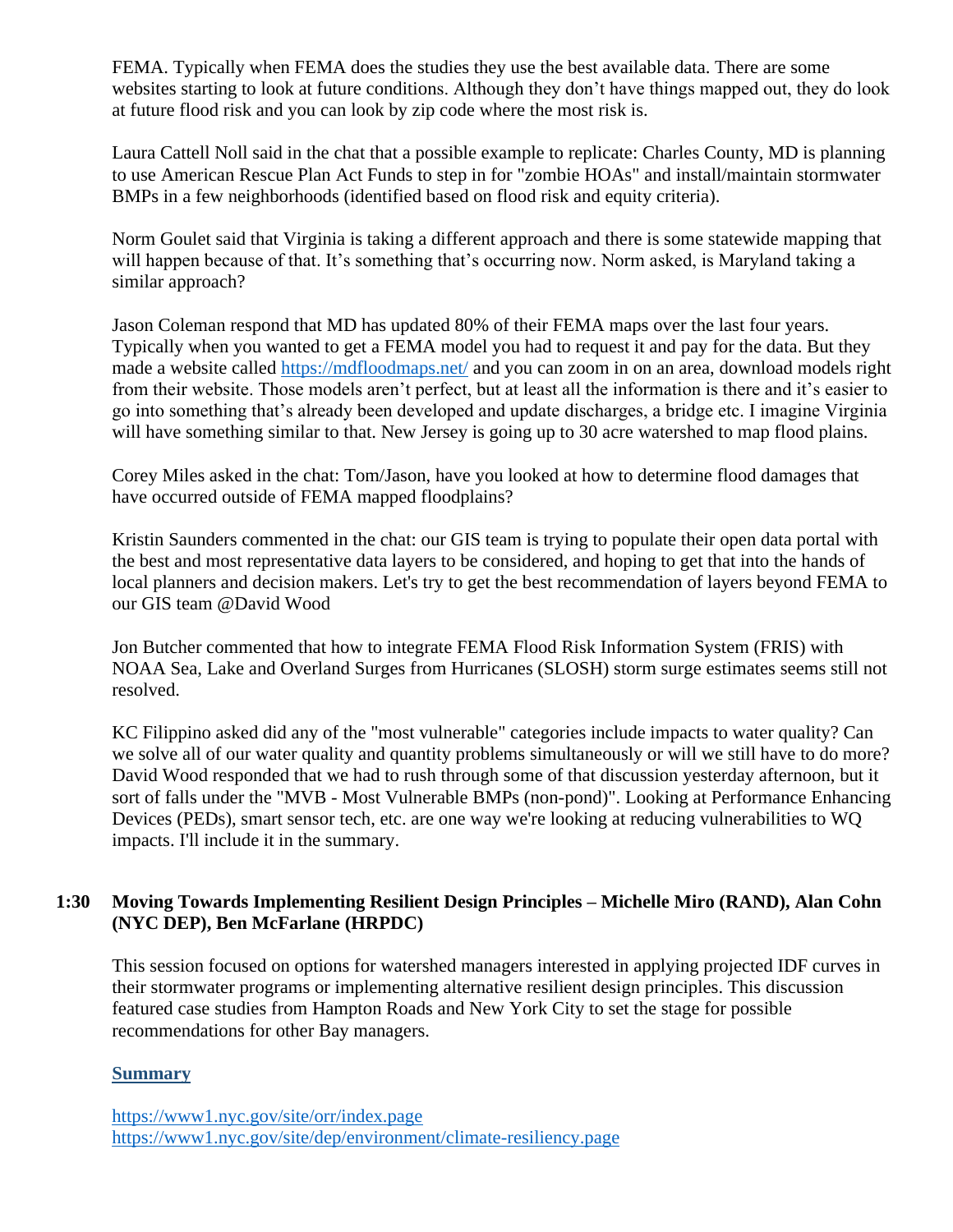New York City looking at how green and gray infrastructure can be used together to minimize extreme rainfall events like those from Hurricane Ida. Assessing ideas based on strategies from Copenhagen related to green infrastructure and the storage of more water. They chose future 10-yr event as their goal for designing a series of practices emphasizing connectivity. E.g., proposing to lower basketball court to allow flooding there as last resort.

Hampton Roads utilized the RAND IDF product to calculate future precipitation values based on locality centroids and Atlas14. Also looked at existing impervious cover to figure out the percentile to choose. They equated high imperviousness with more risk based on  $50<sup>th</sup>$  and  $75<sup>th</sup>$  percentiles They recommended one multiplier for each locality (a bit different from what MARISA envisioned).

David Wood asked do you have a sense of the receptiveness of communities in terms of adopting some of this guidance?

Ben McFarlane responded that he thinks some communities will adopt. The state department of transportation is working on something similar. The timeline to modify a local ordinance can vary, however. For example, Virginia Beach worked on theirs for two years before adopting. Nobody has said no yet but uncertain about when. David Wood commented to keep in mind the goal of more communication and coordination with other groups and entities at different levels.

Derick Winn asked, are tide valve installations on outfalls in Hampton Roads common for preventing tidal flow into outfalls? Ben responded not sure how common they are, knows there are some and thinks they are becoming more common. KC Filippino agreed.

Lew Linker highlighted how comprehensive the challenge is. Not only more rainfall, more intensity, sea level rise. Lew commented on the plus side we have a very talented team coming up with innovative ways to deal with the problem.

Norm Goulet added that we haven't even discussed politics. Some of the most contentious work Norm experienced is updates to state stormwater standards and state stormwater BMP handbooks. James Martin added land subsidence as an issue. Norm says a lot of it needs to be top down from the states as there is only so much local government can do. Lew commented at least the Chesapeake Bay region and the Mid-Atlantic is leaning into these issues.

Elizabeth Feinberg asked if there are any examples of municipalities that have halted new land development while they figure how to manage these challenges? Ben McFarlane responded that Virginia Beach denied a rezoning application because of flooding. Alan Cohn said that NYC is downzoning some coastal areas to minimize population growth in some at-risk areas:

[https://www1.nyc.gov/site/planning/plans/flood-resilience-zoning-text-update/flood-resilience-zoning](https://www1.nyc.gov/site/planning/plans/flood-resilience-zoning-text-update/flood-resilience-zoning-text-update.page)[text-update.page](https://www1.nyc.gov/site/planning/plans/flood-resilience-zoning-text-update/flood-resilience-zoning-text-update.page)

Ben McFarlane commented that in the recommendations that we're developing we are consistent in telling our localities that the plan is to update these as appropriate. In terms of practice planning and engineering, we tend to do something and leave it alone for 20, 30 years. However, the rate of change is too fast to continue with previous practices where we waited longer intervals between evaluations. We're still waiting on the next tidal datum to come out from NOAA – the current one is from 1982-2001. We went with this more simplistic approach for change factors because we know Virginia is supposed to finish updating Atlas 14 by 2023-24. Went for something simple enough to be implemented at the local level. We don't have to be perfectly right but we need to be better than what we're doing right now. Lew Linker commented that things are changing fast and we'll be handing this problem to our kids. Remember the steps that we go through so it becomes more of the norm as we step through these next several decades.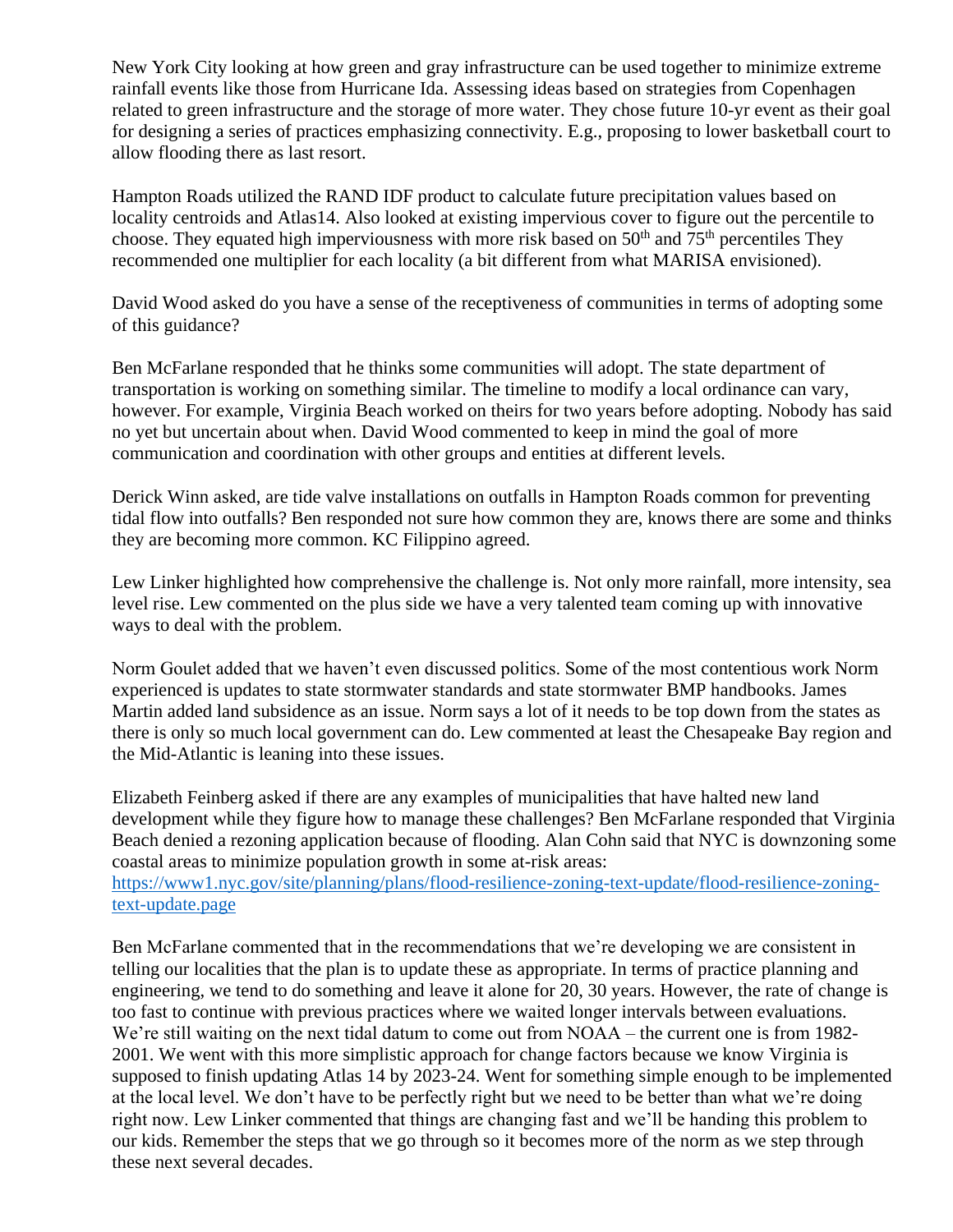Alan Cohn responded to the chat comment about MS4 compliance, saying that a lot of what we've been doing has been building off regulatory compliance. Anything we're doing in regards to green infrastructure came out of Combined Sewer Overflow (CSO) reduction efforts. The foundation of what we can do is available, but what we don't have is the guidance or push to move us to solutions that meet multiple objectives. We need help to not just to meet client goals but how we can design programs that are responsive to climate change.

Mark Hoffman commented that at our last Commission meeting in Easton we did a field visit to a stream restoration project. Although the project helped meet MS4 requirements - the reason the project was done was to address flooding in town and now that have more residents that want this done.

Michelle Miro added that a lot of these challenges are on the implementation side. Some of the challenges are further upstream on the science side. Talking about rapid changes and impacts on the ground – the science is catching up. For those of us in the research side who work in the applied space trying to translate and improve the climate science so it's useful on the ground, really needs open communications with those of you on the ground so we make sure the science and research we're producing is useful to you and meeting your needs.

# **2:15 Discussion, Wrap Up, and Next Steps**

Participants discussed the afternoon presentations, with the goal of producing a series of recommended action items and next steps for the workgroups and other partners.

#### **Summary**

David Wood presented the final wrap up and a summary of research needs from days 1-2.

Day 1 Research needs:

- More long-term studies on BMP responses to climate change especially for most vulnerable that combine biological and hydrological mechanisms (Type 1/A/4)
- Impact/Interaction of maintenance and upkeep with climate change functions on BMP performance
- Modeled Study that adjusts only hydrology to determine impacts on BMP removal efficiencies, along with uncertainty analysis
- Further advancements of temporal resolution of downscaled climate models. 1 hr resolution is not enough for most urban watershed modeling applications
- Study of impacts of increased sizing on other variables (ex. Larger BMPs will be dryer for longer)

Day 2 Research needs:

- Decision making frameworks and research on understanding how managers are operationalizing ranges of future climate changes
- Deeper dive into sub-hourly factors
- How are microbursts accounted for in sediment transport models
- More comprehensive assessment of risk and failure and the storm sizing/design/siting factors
- Real site examples of interactions between development (IC), ESD, and flooding/flows under climate conditions

Implementation support needs:

• More robust decision-making frameworks for SR siting and design, weighing variable objectives (including resilience)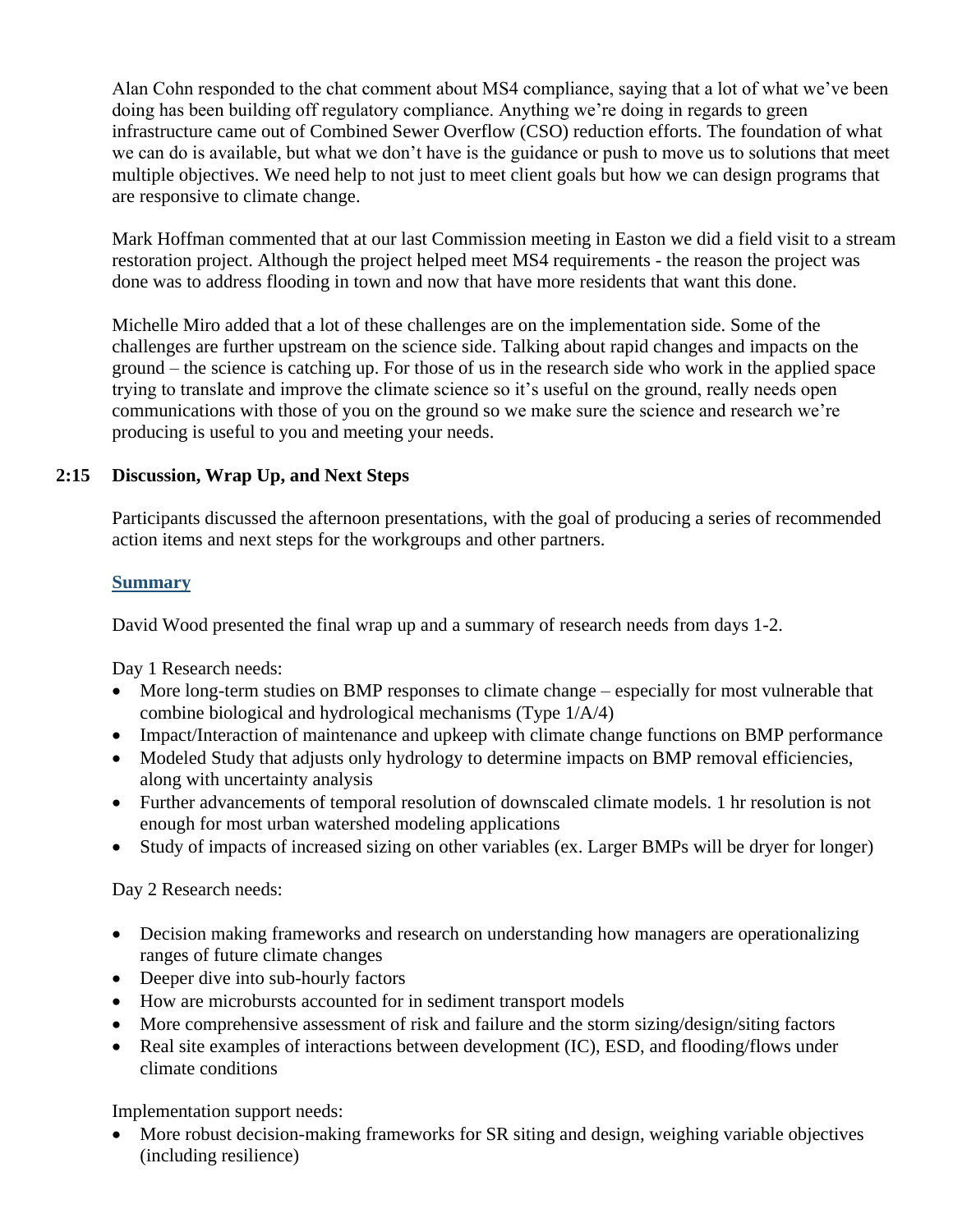- o Similar work to tie objectives to design considerations for GI
- Guidance on how to interpret range of uncertainty for different infrastructure types and locations
- Rapid community and asset vulnerability assessment tools
	- o Priorities? Vulnerabilities that weren't discussed?
- Addressing equity implications of vulnerability assessments and voluntary adoption of resilience standards
- Updated model/pilot specs to demonstrate resilient design considerations, maintenance benchmarks etc.

Blended Research and Action:

- Mid-Atlantic Regional Integrated Sciences and Assessments (MARISA) team workshop recommendations
- More guidance and research on tidal/runoff interactions to provide better resources for coastal communities

David Wood asked of participants what stands out, any priorities or takeaways, what is the best way to package these tools for adoptability for state and local governments, what is the interest level from workgroup partners on engaging with development process?

KC Filippino commented that we also didn't talk about funding, VB has a Flood Protection Program bond referendum on their November ballot to decide whether or not they should increase real estate taxes to fund flood protection projects. David said that funding should be on the list in terms of the implementation side.

Julie Reichert-Nguyen shared a note she received from Jeremy Hanson yesterday clarifying the characterization (based on certainty): the Venn diagram is a useful way for us to organize our approximate sense of current "certainty" for the performance of BMPs [performance meaning nitrogen, phosphorous and sediment reduction], but it is NOT a representation of resilience of the practices. Just because a lot of the "complex" BMPs fall into zone 1, doesn't mean that those practices are the least resilient, it just means we have the hardest time to understand their much more complicated impacts and processes.

Derick Winn asked in the efforts to develop regional bank erosion rate curves for stream restoration projects has climate change impact been considered?

KC commented that more of a conversation on smart BMPs is needed. These will be very important in coastal area particularly.

David closed out by thanking all presenters, and that he'll be following up on some of the action items. He'll be giving a recap of these two days at the upcoming WQGIT meeting.

# **2:45 Adjourn**

### **Day 2 Participants:**

Elizabeth Feinberg, Jon.Butcher, Shana Stephens, Allan Brockenbrough, Alana Hartman, Adrienne Kotula, Martin Koch, Scott Crafton, David Wood, Yi Liu, Jennifer Smith, Dave Montali, Peter Clagget, Allison Breitenother, Alan Cohn, Jamie Eberl, C. Hegberg, Deb Cappuccitti, Lisa Ochsenhirt, James Martin, Allie Wagner, Lisa Wainger, Ginny Snead, Deborah Herr Cornwell, C.Lane, Alexander Gunnerson, Cassandra Davis, Taryn Sudol, Lew Linker, Paul Mayer, Sally Claggett, Josh Burch, Ted Brown, Marel King, Mark Symborski, Sadie Drescher Matt Meyers, Ward Oberholzer, Kate Bennett, Ashley Gordon, Brenda Morgan, Shana